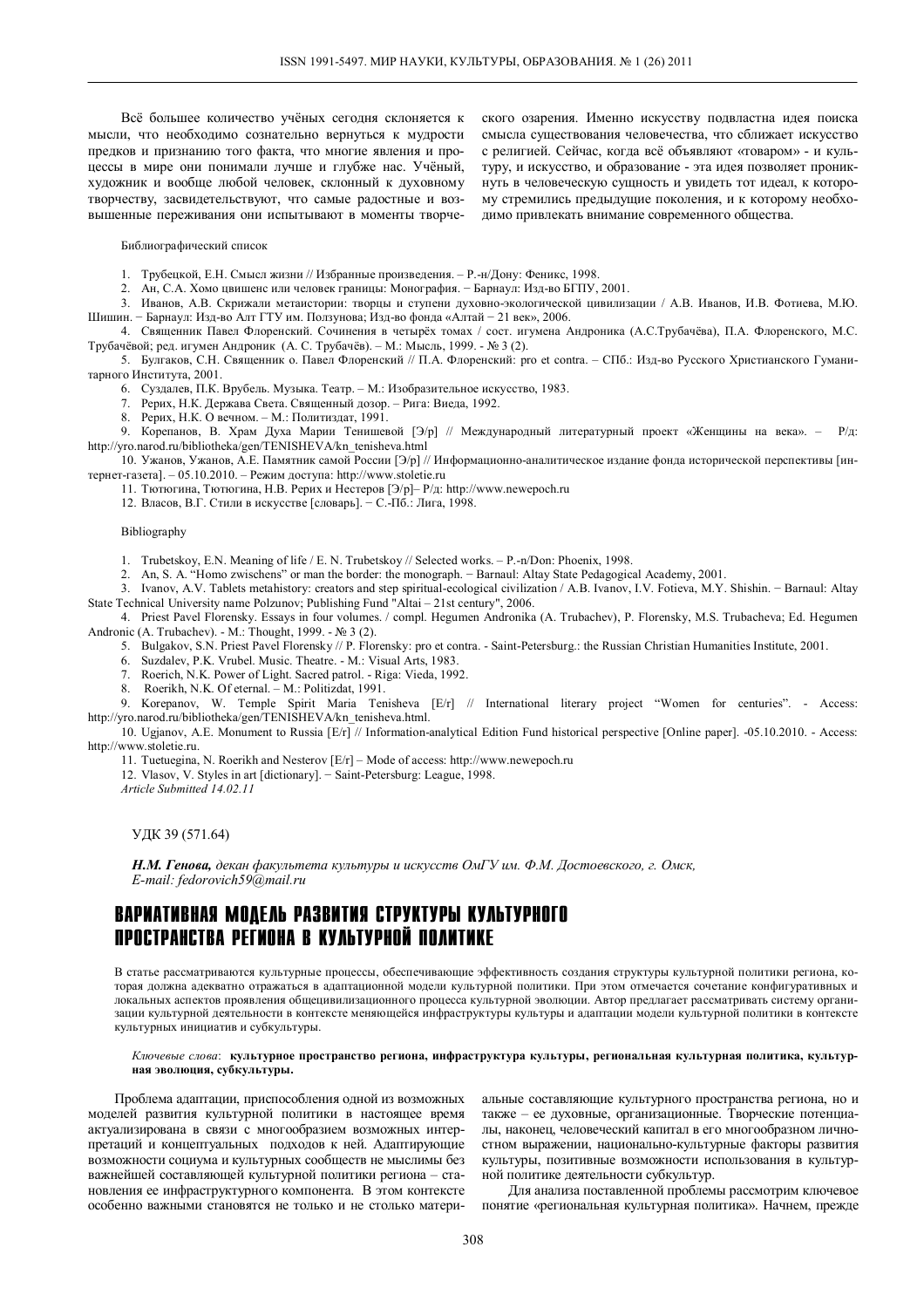всего, с его специфической основы - понятия «регион». По мнению - В.А. Курячего «регионом» можно назвать «духовнокультурную общность некоего пространства, которая во многом определяется этнокультурным составом аудитории и её историко-культурным потенциалом, но не исчерпывается ими». Скорее всего, как отмечает автор это - «специфический фактор культурного самосознания, характерный для относительно больших групп людей и обусловленный КУЛЬТУРНОисторическими традициями, образом жизни» [1, с. 8].

Это определение объясняет понятие «регион» как совокупность признаков: обособленность, уникальность, репрезентируемые на опрелелённое устойчивое географическое пространство. Вместе с тем, следует отметить присутствие наряду с этнокультурным и историко-генетическим фактором признак локального своеобразия, т.н. ландшафность, придающую своеобразие процессу культурного развития. Однако единство социального определения и социальной реализации в культурноисторическом контексте требует сформированного облика культурного пространства, опирающегося на местные традиции, обычаи, способы интеграции. Понятие «регион» опирается, по мнению В.А. Курячего на четыре составляющих региональности: а) ландшафтную; б) архитектурно-планировочную; в) этнокультурную; г) историко-культурную локализацию, с которыми смыкается пятый признак-репрезентативность содержания культурного пространства. Таким образом, ключевое понятие «региональная культурная политика» по отношению к государственной культурной политике представляет собой специфическое многоуровневое явление, связанное с реализацией культурного потенциала самоорганизующегося пространства культуры региона. Этот подход к осуществлению ориентиров государственного масштаба максимально широк, так как он основан на инфраструктурном потенциале культуры в рамках различных уровней социально-культурной среды как внутри региона, так и между регионами [1].

Рассмотрим соотношение следующей пары понятий: «культурная среда» - «культурное пространство региона». В силу того, что в неё традиционно включают три уровня: макро-, мезо- и микро, то два последних менее всего соотносятся с государственной культурной политикой, и более всего - с региональной. Вместе с тем необходимо отметить различия в более конкретном выражении объекта культурной деятельности, содержащиеся в понятии «культурное пространство региона», основная разница злесь в том, что объектная и субъектная стороны культурного процесса в наибольшей степени смыкаются. Причина здесь заключается в том, что географическое пространство наполняется исключительно своеобразным субъектным содержанием, которое выражается в уникальности традиций, обычаев, обрядов музыкального, танцевального фольклора, устного народного творчества, памятников истории и культуры на природно-ландшафтных территориях, включающих этнокультурное своеобразие, особенность менталитета, потенциал личностного самовыражения. Обозначаются также следующие аспекты локализации культурного пространства: жизнедеятельностный, этнокультурный, историко-культурный, ландшафтно-мемориальный, ментально-личностный. Каждый из них несёт в себе специфические черты, лики, культурный облик. С точки зрения социально-культурного проблемного поля можно говорить также о стечении целого ряда проблем социально-демографических, социальносониальных. культурных. С другой стороны, социально-культурное пространство региона  $\overline{30}$ определённая KVILTVDHOдеятельностная среда, в которой уникальность и своеобразие отражается в её знаковом выражении: через символы, знаки, памятные места, то есть в фиксации значимых хронотопов обозначения культуры. В отношении к проектированию и развитию региональной культурной политики в культурном пространстве региона, как справедливо считает Т.Ф. Ляпкина, особое значение приобретает ее особая системная концептуализация [2].

Чтобы определиться с понятием «структура регионального социально-культурного пространства», рассмотрим исходное культурологическое понятие «инфраструктура культуры».

Многоаспектный и всесторонний полхол к феномену культуры позволяет (К.М. Хоруженко) представлять в культурной инфраструктуре «систему условий создания, сохранения, экспонирования, трансляции и воспроизводства культурных ценностей», способствующих развитию культурной деятельности [3, с. 181]. На наш взгляд, этот подход с точки зрения регионологии следует расширить в нескольких направлениях. Во-первых, помимо условий сюда следует включить специфические особенности, традиции в культурной деятельности, формы преемственности культурных ценностей. Во-вторых, здесь речь может идти также и о возрождении, воссоздании, восстановлении культурного облика региона, что можно обозначить понятием «конфигурация инфраструктуры», которое обусловлено генеалогическими социальными, этнокультурными предпосылками.

В итоге формируется системное видение понятия «культурное пространство региона» как части инфраструктуры культуры в региональном измерении, т.е. его локального сосредоточения. Следует отметить, что в составе регионального культурного пространства существует верхняя конфигуративная часть, обусловленная региональными чертами и локальным культурно-историческим пространством и нижняя, процессуальная часть, в которой концентрируются объекты культурной индустрии, функционирование которых обеспечивает эффективность региональной культурной политики. Объекты культурной индустрии тесно связаны с субъектами культурной деятельности, которые представляют собой как институциональные, формальные, так и неформальные элементы субкультуры.

Обоснованием адаптационной модели культурной политики будем считать совокупность взглядов Г.Л. Тульчинского на ее основные направления.

Первое направление региональной культурной политики связано с социально-культурной экологией, основу которой составляет национально-культурная политика, способствующая возрождению и развитию традиционной основы, культуры полиэтнических, по существу, регионов. В неё входит поддержка инициативных проявлений изобразительного, декоративноприкладного и других видов искусств, возрождение народных праздников и обычаев, национальных традиций и языка.

Второе направление в культурно-политической деятельности в регионе - это создание «культурного образа» городов и населённых пунктов, своеобразное социально-культурное имиджмейкерство. Оно строится на основе стабилизации ряда культурных традиций, сопряжённых с базовыми идентификациями в отношении экономического, политического и социально-культурного развития города [4, с. 45].

Кроме того, затронутый здесь брендово-имиджевый компонент инфраструктуры культуры региона воплощается как через традиционные социально-культурные институты (учреждения культуры: клубы и клубные системы), так и творческие союзы (Дома художника, учителя и пр.). Пространственно это происходит на территории учреждений культуры, где их интерьер и экстерьер являются основой для создания условий эффективной деятельности, а также на культуротворческом пространстве творческих организаций. В практике эти территории сочетаются и комбинируются. Такой подход к организации инфраструктуры региона аргументируется необходимостью более широкого использования инициативной культуры.

Кроме того, здесь прослеживается связь процессов глобализации с взаимодействием общешвилизашионных, нашиональных и локальных элементов культурного процесса. Это доказывается показанной на рис.1 системы культурного пространства региона в контексте инфраструктуры культуры. В верхней его части расположены основные четыре компонента. которые отражают общецивилизационные и локальные процессы культурной эволюции. То есть регионально специфические компоненты являются определяющими в конфигурации культурной инфраструктуры - выражаются в своеобразии культурного облика региона и многообразии его памятников, музеев, библиотечно-информационных и этнокультурных центров, мастерских, организационных систем управления культурными пропессами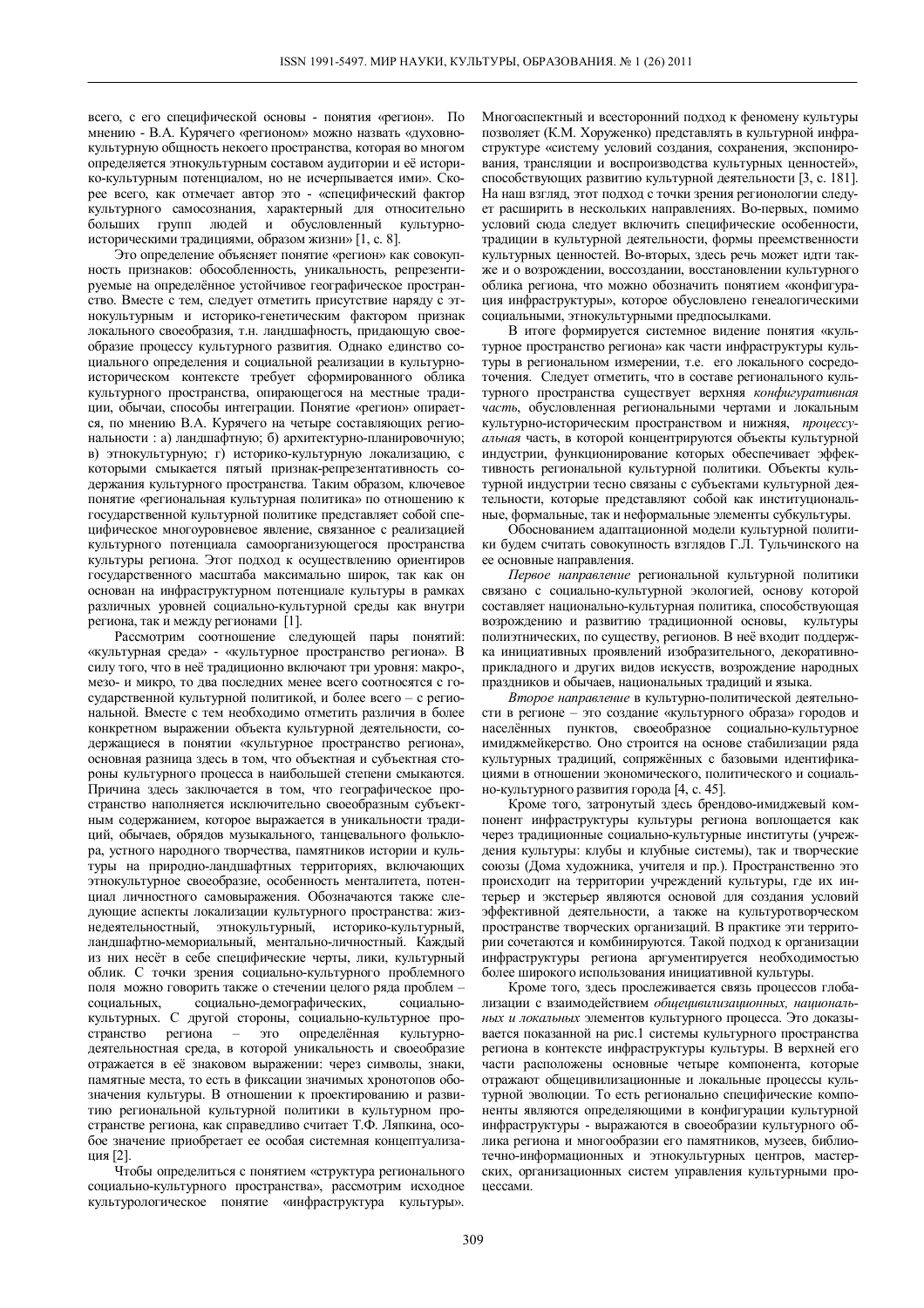

Рис. 1. Система культурного пространства региона в контексте эволюции инфраструктуры культуры.

соотнесенных с региональной структурой культурной деятельности и циклически повторяющимися стадиями культуротворческого процесса (создание и воссоздание культурного продукта до его трансляции).

Процессуальная часть системы представлена культурным пространством региона, которое имеет определенный культурный облик, обусловленный исторически летерминированным локальным культурно-историческим ландшафтом. С другой стороны, здесь присутствуют как реальные объекты культурной индустрии и субъекты культурной деятельности, так и определенная организационная система традиционных видов занятий, обслуживающего и производительного труда, поддерживающих культурный облик региона и обеспечиваюших эффективность культурного обслуживания жителей.

Итак, в составе структуры культурного пространства региона имеется семь необходимых ключевых компонентов: объекты культурной индустрии, система организации культурной деятельности, ее субъекты и пять стадий культуры творческого процесса, а также системы проектирования, нормативноправового обеспечения и взаимодействия.

Далее с позиций культурно-средового подхода необходимо рассматривать три основных подсистемы регулирования и взаимодействия культурного пространства региона: культурная микросреда отдельно взятого учреждения, микрорайона, ведомства и т.д.; культурная среда региона на межведомственном уровне и межрегиональная культурная среда (напр., культурная среда Сибирского федерального округа). В связи с этим можно говорить о внутриведомственном, межведомственном и межрегиональном регулировании и взаимодействии объектов и субъектов культурной деятельности и всего культурно-творческого процесса в целом.

В соответствии с седьмым компонентом структуры культурно-просветительской работы - регулирование и взаимодействие культурных процессов данные понятия являются частями более широкого понятия - «культурная среда региона».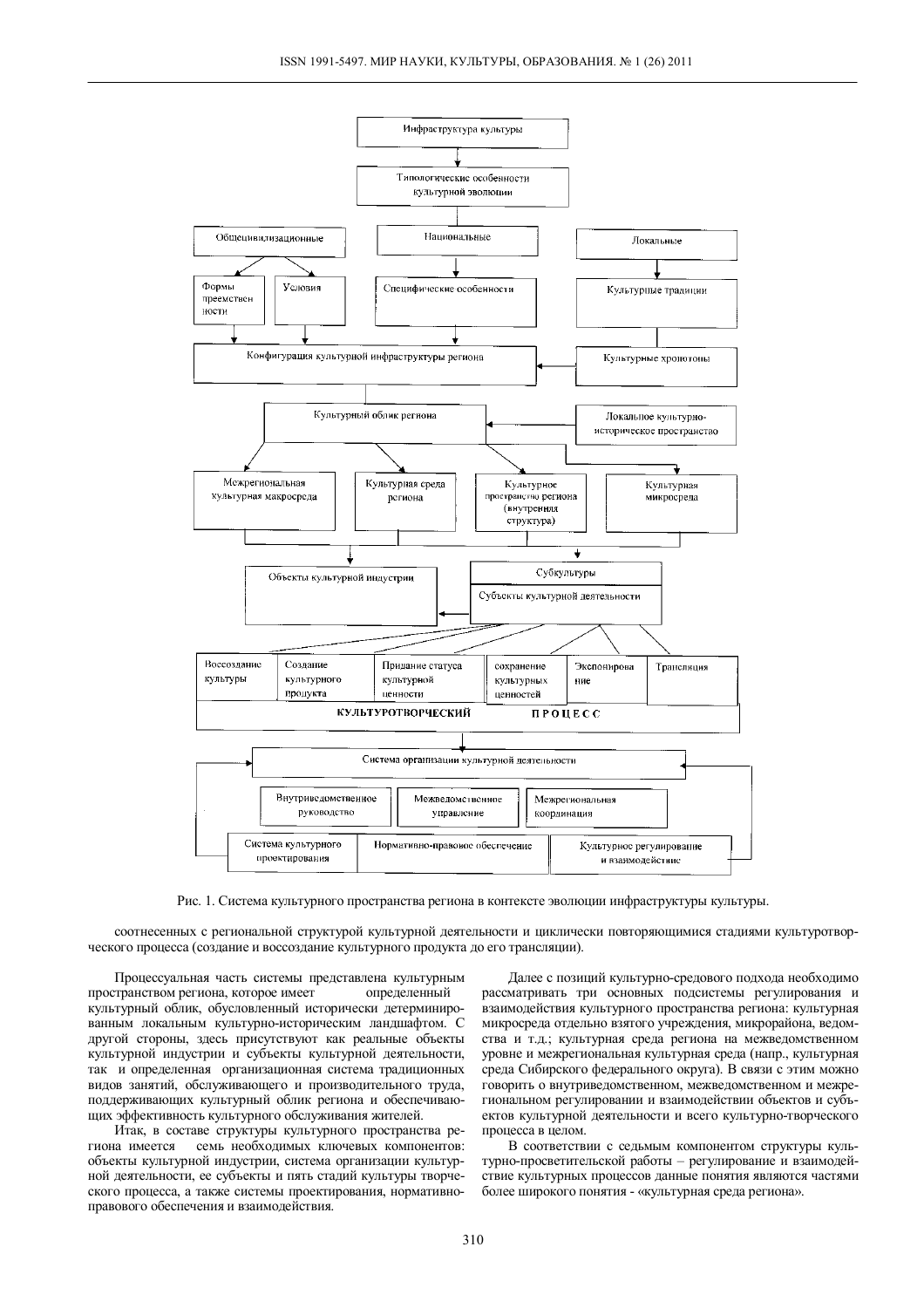

Рис. 2. Действие региональных компонентов регулирования и саморегулирования (критериев) адаптационной модели культурной политики региона

Таким образом, процесс эволюции инфраструктуры культуры в культурном пространстве региона детерминируется общецивилизационных, национальных и взаимолействием локальных особенностей и определяет в конечном итоге изменчивый характер объектов культурной индустрии.

В связи с выше сказанным можно также определить исходящие направления формирования структуры культурного пространства в контексте общей инфраструктуры культуры. К таким направлениям, подтверждающимся соответствующими особенностями культурной эволюции относятся:

1) интеграция общецивилизационных элементов культуры в региональные культурные процессы;

2) коэволюция структуры национальных и локальных элементов культурной деятельности;

3) культурная идентификация современных образцов культуротворчества с традиционными этнонациональными архетипами:

4) культурная диффузия локальной деятельности специфики различных аспектов культурных регионов в мировых культурных процессах;

5) институционализация и консолидация культурной среды региона и субъектов культурной деятельности;

6) проявление регионального мульти- или транскультурализация, что способствует одновременному освоению различной совокупности культурных традиций и эффективно влияет на региональный культурный опыт;

7) обновление и воссоздание объектов культурной индустрии, их идентификация с культурным обликом региона;

8) изменение подходов к культурному проектированию, придания ему более комплексного характера;

9) совершенствование нормативно-правового обеспечения культурной деятельности, всесторонний учет возможностей культурного потенциала региона;

10) повышение эффективности регулирования состояния и взаимодействия межрегиональной культурной среды, способствующие стабилизации культуры с позиции национальной безопасности.

Рассматривая моделирование культурной политики в связи со структурой культурного пространства, следует иметь в виду разные масштабы социально-культурного окружения человека:

культурную микросреду, региональную культурную среду и межрегиональную культурную макросреду. Опираясь на положения А. Моля [5, с. 24] относительно социостатических и социодинамических характеристик в процессе эволюции культуры, необходимо учитывать, что в рамках предмета исследования более приемлемым для анализа процессов взаимодействия в культурной среде является поиск моделей для адаптации, из мультикультурных микродинамических моделей, которые обусловливают возможности анализа духовного развития различных социально-культурных групп [6, с. 45]. Очевидно, что необходимым является: полинациональной, регионально специфический, прогрессивно направленный характер процесса, ускоряющий ход эволюции культуры.

Обратимся к концепции моделей культурной политики М. Драгичевич-Шешич [7]. Для формирования обозначенной структуры культурной политики региона, которую можно считать в определенной мере универсально-комплексной, т.е. присущей многим российским регионам, необходимо использование культурно-ландшафтного, структуралистского подхода и принципиально новых принципов моделирования спецификации и автономном характере моделирования адаптационном характере культурной политики, направленном на приспособление ее механизмов не только к особенностям региона, но и к смене социокультурных ситуаций. Аналогичное значение для формирования адаптационной модели развития культурной политики в современных условиях имеет опыт стран СНГ по развитию и утверждению оригинальных культурных ценностей и формированию своеобразной камерной, автономной «закрытой культуры», обладающей чертами национальной элитарности (национально-освободительная модель). Это доказывается деятельностью ряда современных регионов России, связанных с самим фактом актуализации в культуре совокупности духовных ненностей

Вместе с тем, исхоля из имеющихся в науке классификаций моделей развития культурной политики в решении вопроса адаптации моделей, следует обратить внимание на стратегию общественного развития, обусловленную рыночной моделью, в которой главный субъект - субкультуры, что требует разверну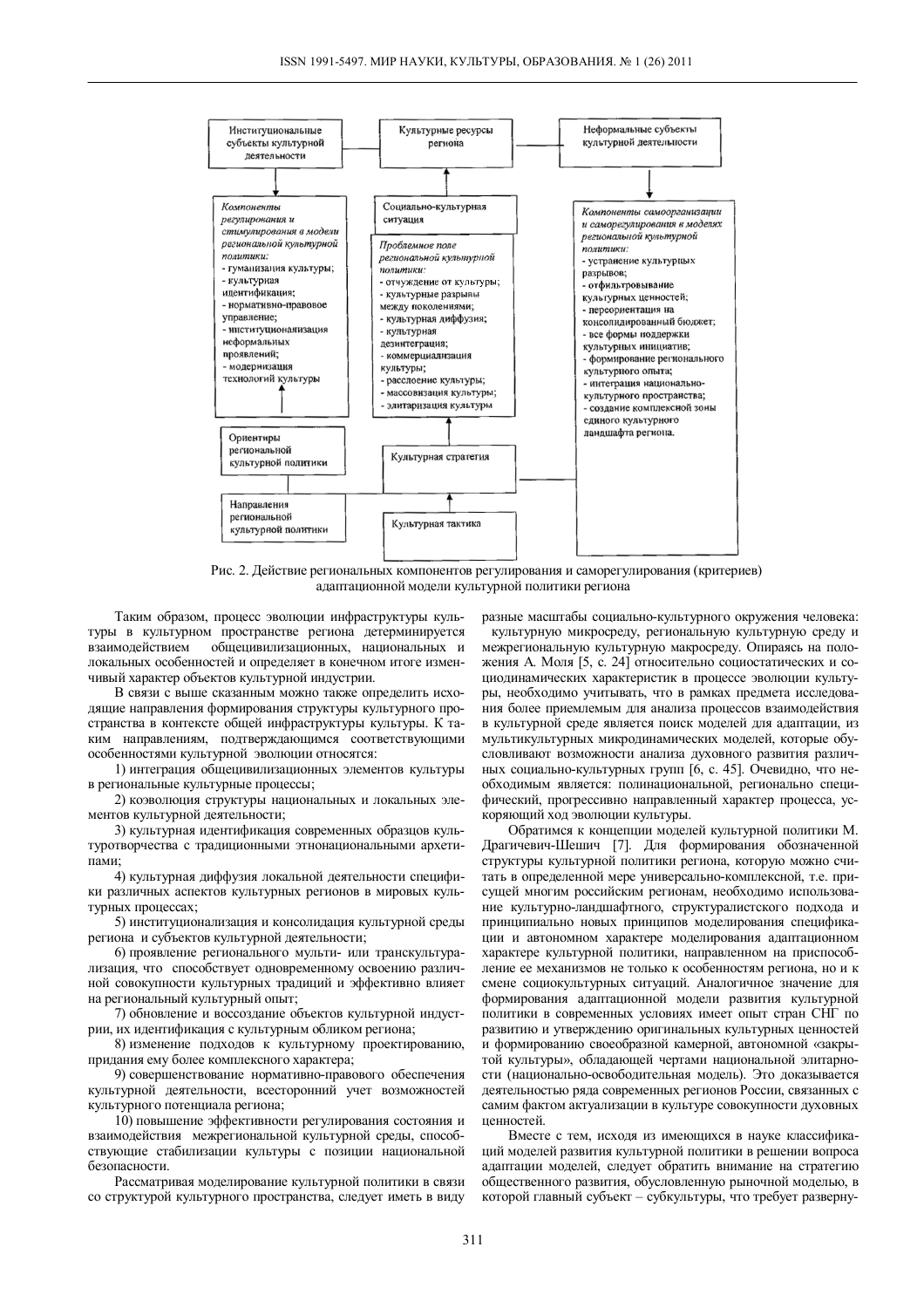того экономического развития и продолжительных структурных изменений. Однако в региональном культурном процессе акцент делается на институциональных формализованных субъектах культуры, что исключает использование черт данной модели в качестве доминантных. С точки зрения этой типологии, эффективной в рамках темы исследования является четвертая модель, построенная на силе администрирования, которая проявляется в том, что прямые расходы в поддержке культурного развития несут на себе региональные и местные партнеры.

Наряду с этим, следует иметь в виду возможность массового доступа к культурным ценностям, защита инициативных проявлений культуротворчества от излишней регламентации. нацеленность на самоуправление и культурную идентифика-Финансовые аспекты формируемой модели, очевидно, нию будут связаны с германским типом финансирования, когда основная его лоля палает на местный бюджет при развитии программы повышения спонсорской активности. Эффективность этой стратегии подтверждается наличием инициативных проявлений в процессе культуротворчества, направленного на формирование культурного бренда региона. Следует согласиться с утверждением ряда ученых о том, что «оптимальная модель разрабатывается применительно к данной социокультурной ситуации» [8, С.45]. Эта мысль позволяет рассматривать культурную политику региона как стратегический плацдарм эффективного использования культурных ресурсов (рис. 2).

Как это видно из рисунка, действие региональных компонентов регулирования и саморегулирования (критериев) адаптационной модели культурной политики региона связано со складывающейся социально-культурной ситуацией, которая объективно характеризует проблемное поле региональной культурной политики. Эти особенности определятся такими характеристиками, как: отчуждение от культуры, культурные разрывы между поколениями, культурная диффузия, культурная дезинтеграция. коммерциализация культуры, ее расслоение, массовизация и элитаризации. Эти процессы вызывают необходимость построения такой системы их регуляции и саморегуляции, которая способствует формированию некоторой целостности на основе ряда критериев, определяющих единство подходов к концептуальному осмыслению культурной деятельности в регионах. Эти критерии одновременно являются компонентами адаптационной модели региональной культурной политики.

Их конкретизация представлена в приложении (см. приложение 1).

Как видно на рисунке, адаптационная модель развития культурной политики определяется двумя видами культурных ресурсов региона: институциональными и неформальными субъектами культурной деятельности. Первый из них формируют ключевые компоненты регулирования и стимулирования в модели региональной культурной политики, главная суть которых - упорядочение и приведение к общему знаменателю различных состояний субъектов культурной политики через гуманизацию и культурную идентификацию. Вместе с тем неформальные субъекты регулирования приобретают особый статус и специфическую среду организационного взаимодействия, необходимость которой диктуется особенностями инициативной деятельности в регионе.

Особое значение имеет персонификация и создание благоприятных условий культурной деятельности: нормативноправовое управление, модернизацию технологий культуры. Неформальные субъекты культурной политики требуют мер регулирования самоорганизационных процессов, построенных на тактике мягкого вмешательства в культурные процессы региона: «отфильтровывание культурных ценностей, переориентация на консолидированный бюджет.

Решающее значение в этом процессе играет региональный культурный опыт, а его накопление целиком и полностью определяется всеми формами поддержки культурных инициатив.

Однако основным направляющим звеном адаптационной модели развития культурной политики является проблемное поле культурной политики, в которое включено восемь основных проблем культурного развития, имеющих специфичное выражение в разных регионах, потому что оно вы наибольшей степени отвечает плюралистическому подходу к культурному развитию региона.

Разновидность проблемы диктует соответствующую культурную стратегию и тактику, которые в свою очередь направлены на институциональные и неформальные компоненты культурной тактики. Сообразно структуре культурной политики появляется возможность обозначить особенности адаптации культурно-ситуационной модели региональной культурной политики к особенностям социально-культурной ситуации.

Субъекты региональной культурной политики и объекты культурной индустрии подвержены социально-культурной детерминации в зависимости от предрасполагающей к развитию кризисной ситуации в социальнопроблемной или экономической сфере. В зависимости от этого формируется определенная архитектоника культурной среды, ей соответствующая структура и организация культурной деятельности и культурно-творческого процесса в системе социальных инициатив и культурного проектирования. Соединение возможностей социальных инициатив с культурным проектированием (рис.3).

Организационно-структурное сопровождение модели культурной политики делится на три основных направления: институциональное (формальное) сопровождение культурной деятельности, ситуативная регуляция и субъектно-неформальное сопровождение связующим звеном которых служит государственная культурная политика. Первое направление связано с культурной макросредой и определяется культурным проектированием, наличием подсистем механизмов реализации. Здесь действуют государственные и муниципальные учреждения культуры. Механизмом культурного регулирования и взаимодействия в данном случае является социокультурная интеграция с региональными и муниципальными административными структурами. При этом данная организационная структура выполняет функцию основного финансирования в виде «социального заказа» на некоторые формы институциональной культуры

Второе направление носит в основном ситуативный характер сопровождения процесса моделирования и строится на архитектонике культурной мезосреды, определяющей структуру культурной деятельности и ее организацию, с одной стороны, и структуру культурно-творческого процесса, - с другой. Организационно-управленческие процессы регулируются здесь за счет «взаимовыгодного партнерства» в сфере коммерческой и корпоративной культуры. Данное направление в организационной схеме позволяет привлекать в интеграционный процесс также культурное пространство других регионов. Однако финансовое функционирование этой подсистемы связано с деятельностью Координационного Совета (Соглашения) и поэтому носит дополнительный характер, осуществляемый исключительно через «Административный совет» по некоторой шкале ценностей.

Третье направление социально-культурного сопровождения тоже ситуативно и не формализовано, но его дополнительность обусловлена микросредовым содержанием. В связи с этим стоит говорить о важности в данной подсистеме социальных инициатив по линии многообразия субкультур, деятельность которых накладывает определенный отпечаток на культурный облик региона. Культурное регулирование и взаимодействие здесь осуществляется за счет социально-культурного партнерства, а структурной единицей статусной организации здесь являются общественные объединения и некоммерческие организации. Направленность на демократизм и гражданское самосознание позволяет учитывать эту подсистему в деятельности Координационного Совета (Соглашения). Однако финансовая функция в ней проявляется в форме «креативной» культуры, что создает широкие возможности социально-культурной поддержки интеллектуальной, научной, художественной и творческой элиты.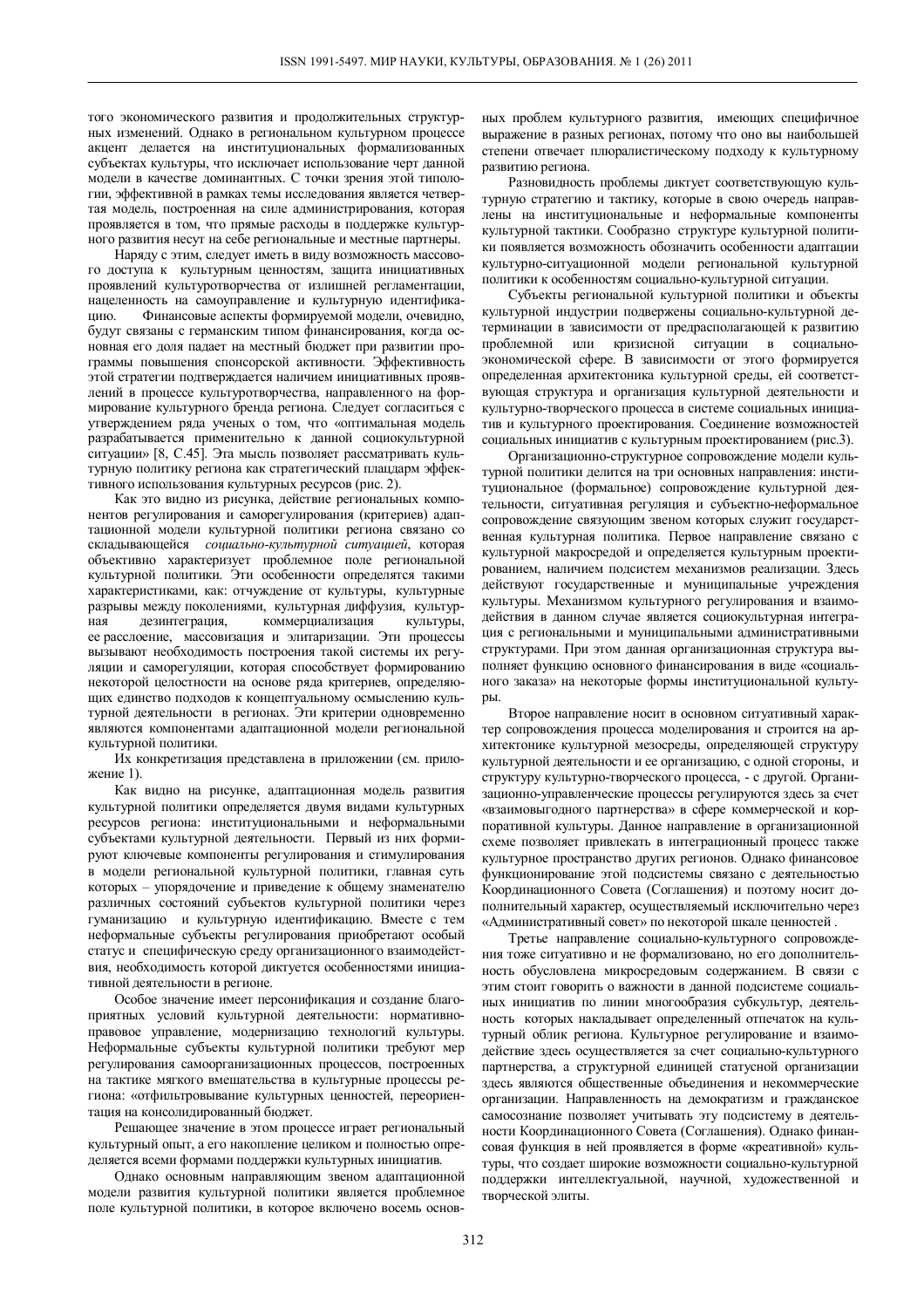

Рис. 3. Система организационно-структурного сопровождения модели культурной политик

Омской области